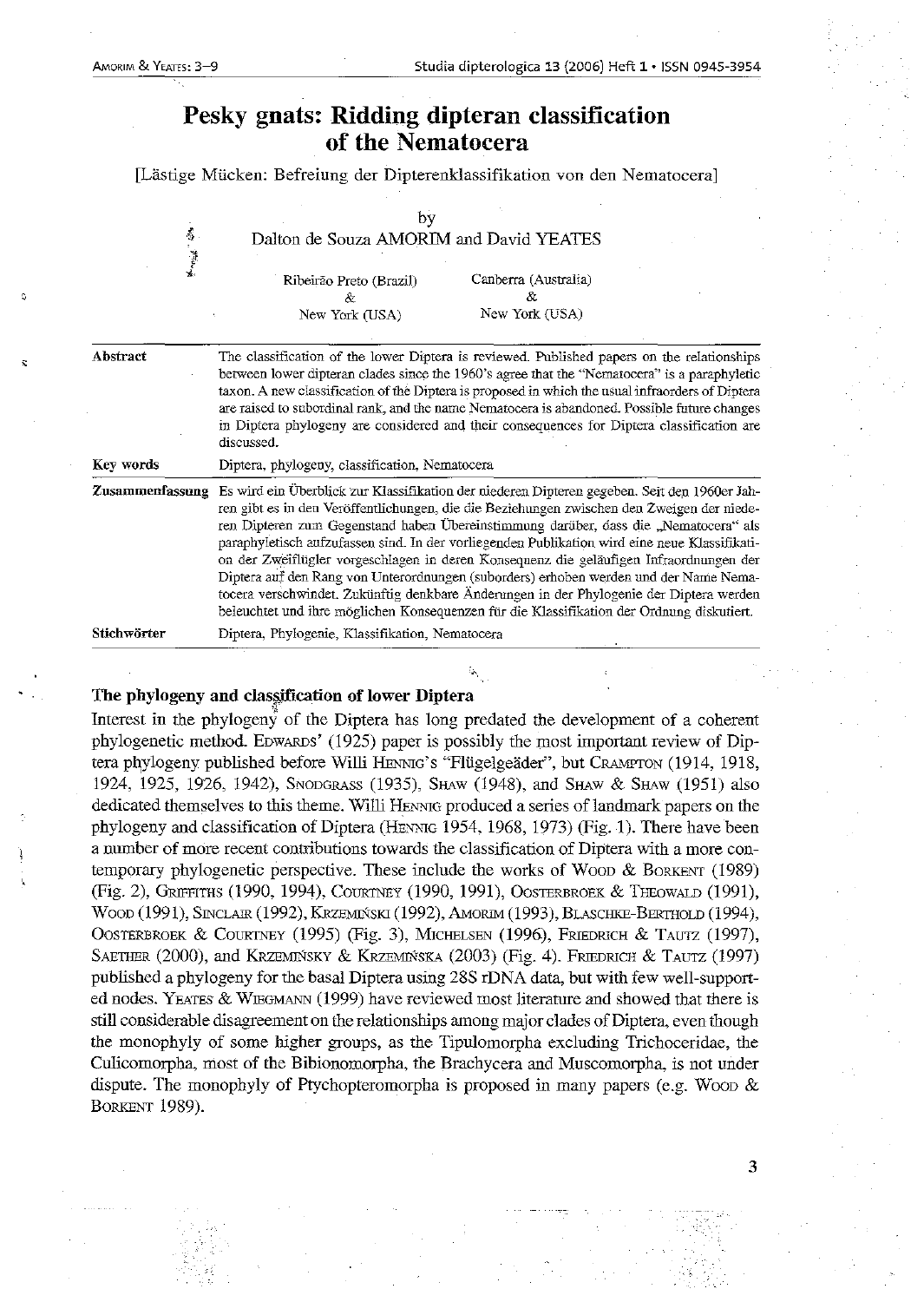#### AMORIM & YEATES: Pesky Gnats: Ridding Dipteran classification of the Nematocera



Fig. 1-5: Different systems proposed for basal Diptera phylogenetic relationships since HENNIG (1968). "Nematocera" is paraphyletic in all schemes.

YEATES et al. (2003, and »http://www.inhs.uiuc.edu/cee/FLYTREE/supertree.html«) (Fig. 5) produced a supertree of dipteran relationships at family level. This method produced a highly resolved tree that is similar iu many respects to that of OOSTERBROEK & COURTNEY (1995) (Fig. 4) in the lower Diptera. This result can be interpreted as a quantitative consensus of current opinion on dipteran relationships. However this method does not take into account the strength of support for nodes in the input phylogenies, and it is particularly weak between the lower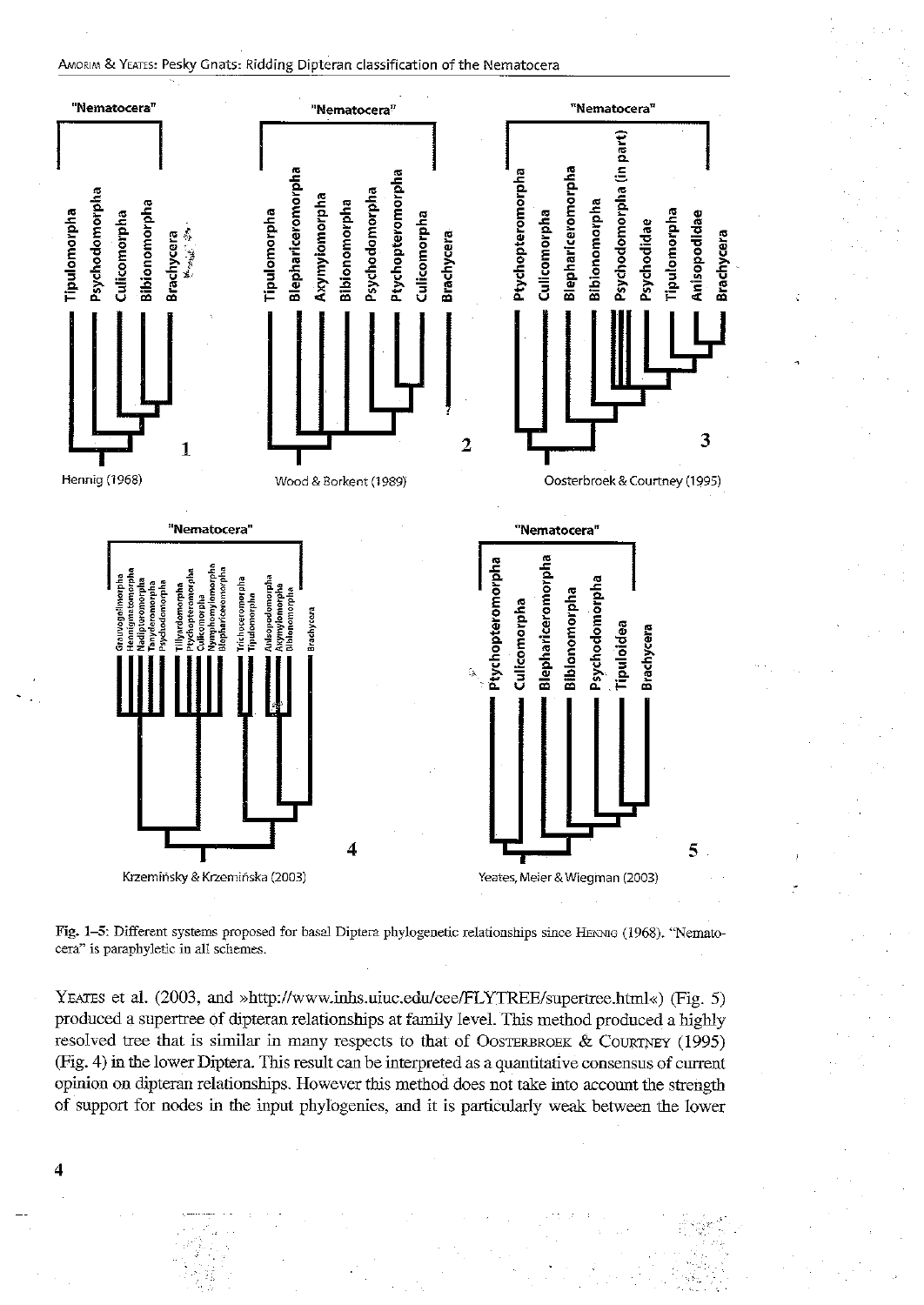**Studia dipterologica 13 (2:006) Heft 1: 3-9**

5

dipteran suborders. In addition, this method will decisively choose a topology found in the **majority of input trees, even though there may be alternative arrangements in other input trees.**

We are now entering a new era in development of studies of Diptera phylogeny (e.g., the FLYTREE project, »www.inhs.uiuc.edu/cee/FLYTREE/«) and large sources of information are now available on the Internet (e.g. »http://www.sel.barc.usda.gov/Diptera/diptera.htm«).  $\frac{1}{2}$  **These** studies will soon lead to a new classification of Diptera that reflects our deeper under**standing of** ~eir **relationships. We are particularly eager for the results of** a comprehensive analysis of lower dipteran relationships using molecular data.

Willi HENNIG (1966) not only proposed Diptera phylogenies, but also a method of phylogenet**ic reconstruction, and a scheme of classification that would unequivocally reflect the accepted** phylogenetic relationships among the groups classified. Only monophyletic groups should **receive formal names in a phylogenetic classification. Because of these innovations, names** for paraphyletic groups, such as Pisces and Reptilia in the vertebrates, were abandoned in classification. **In** recent years the paraphyletic dipteran groups Orthorrhapha and Aschiza of the Brachycera have been abandoned as paraphyletic. These groupings can be referred to as Lower Brachycera and Lower Cyclorrhapha respectively (YEATES & WIEGMANN 1999, 2005). **However, as we show, Dipterists themselves have been slow to abandon some other papra**phyletic group names used in dipteran classificatiou.

Most accepted higher-level classifications of Diptera differ only slightly from the one below (e.g., >>http://www.sel.barc.usda.gov/Diptera/names/farnIistt.htm<<):

Order Diptera

Suborder Nematocera

Infraorder Tipulomorpha Infraorder Psychomorpha Infraorder Ptychopteromorpha Infraorder Culicomorpha ". Infraorder Blephariceromorpha

Infraorder Bibionomorpha

Infraorder Axymyiomorpha

Suborder Brachycera

**Despite some disagreements about the details, there is at least one point upon which there has** been no dispute in the literature over the past 40 years: "Nematocera" is paraphyletic, and the sister-group of Brachycera is a subordinate group of "Nematocera" (Fig. 1). HENNIG (1968) proposed that Bibionomorpha is the sister group of Brachycera, in which he was followed by AMORIM (1993) and MICHELSEN (1996). WOOD & BORKENT (1989) did not specifically identify the sister-group of the Brachycera (see AMORIM & CARVALHO 1992), but WOODLEY (1989) proposed the Anisopodidae as the sister-group of the Brachycera, as did OOSTERBROEK & COURT-NEY (1995). The paraphyly of the Nernatocera is also implicit in the phylogeny of KRzEMINSKI (1992) and KRzEMINSKY & KRzEMINsKA (2003) based on dipteran fossils.

In short, the literature has not supported a monophyletic Nematocera since HENNIG (1968). It seems, hence, that time has come to abandon such a basal, paraphyletic taxon in the classification of the Diptera. It is likely that difficulties in reconstructing the relationships among the **"Nematocera" have hindered the appearance of a robust alternative. However, there are solu**tions available giving higher ranks to the well accepted higher monophyletic clades without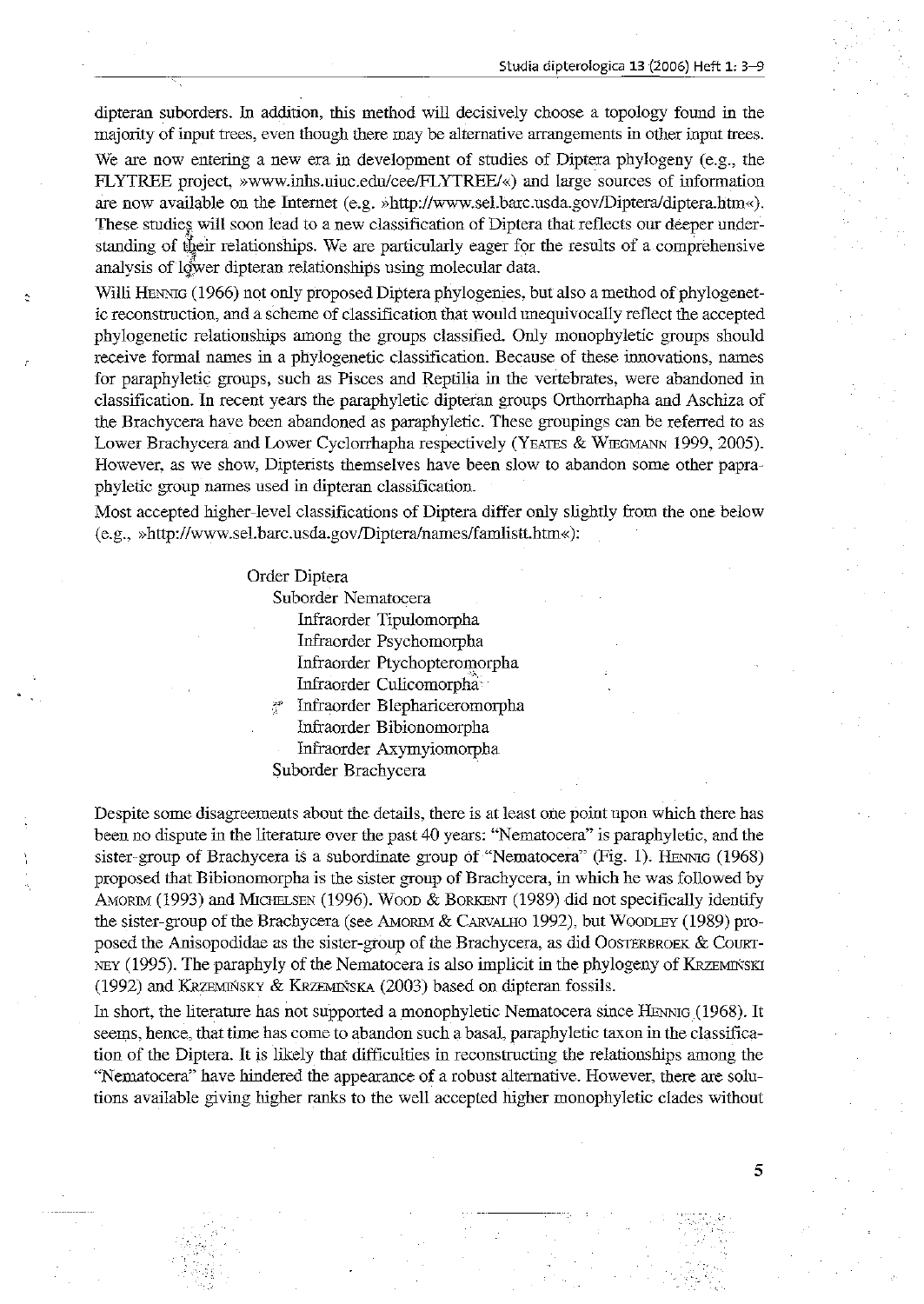major changes in the classification. This paper introdnces the first phylogenetic classification of Diptera that recognizes the paraphyly of the lower Diptera.

## A new higher classification for the Diptera

We propose here that the name "Nematocera" be abandoned and the included infraorders raised to subordinal rank, coordinate with Brachycera. This classification does not adhere to the phyletic sequencing convention (NELSON 1972, WILEY 1981), and the sequence of taxa has no meaning. This  $\mathbb{F}$  efflects the lack of consensus on lower dipteran relationships. Once the order of branching is known with more certainty, the phyletic sequencing convention could be used to reflect this arrangement. We have included a classification of the Suborder Brachycera into Infraorders and Sections.

> Order Diptera Suborder Tipulomorpha Suborder Psychomorpha Suborder Ptychopteromorpha Suborder Culicomorpha Suborder Blephariceromorpha Suborder Bibiouomorpha Suborder Axymyiomorpha Suborder Brachycera

> > Infraorder Tabanomorpha Infraorder Xylophagomorpha Infraorder Stratiomyomorpha Infraorder Muscomorpha

Section Nemestrinoidea Section Asiloidea ,c;" Section Empidoidea

Section Cyclorrhapha

If a collective noun for non-brachyceran dipterans is needed, they can be referred to as **lower** dipterans (for example YEATES & WIEGMANN 1999, 2005).

## Future changes in Diptera phylogeny and their impact on the classification

The arrangement we have proposed should be robust to most advances in our knowledge of lower dipteran relationships. Most disagreements among authors concern the relationships between lower dipteran clades, with few disagreements about the monophyly of the major elades at suborder rank in our new classification. Because we avoided a classification reflecting the relationships among the suborders, this system can easily incorporate such information in the future. The classification represents a polytomy at the base ofthe Diptera, which is a conservative approach given the lack of a well-supported lower dipteran phylogeny (YEATES & WIEGMANN 1999).

Some families have been attributed to different suborders in our system. For example, the Trichoceridae belong to the Tipulomorpha in HENNIG  $(1973)$  and OOSTERBROEK & COURTNEY (1995), and to the Psychodomorpha by WOOD & BORKENT (1989). The Scatopsoidea belong to the Bibionomorpha in HENmG (1973), but WOOD & BORKENT (1989), AMORIM (1994) and Oos-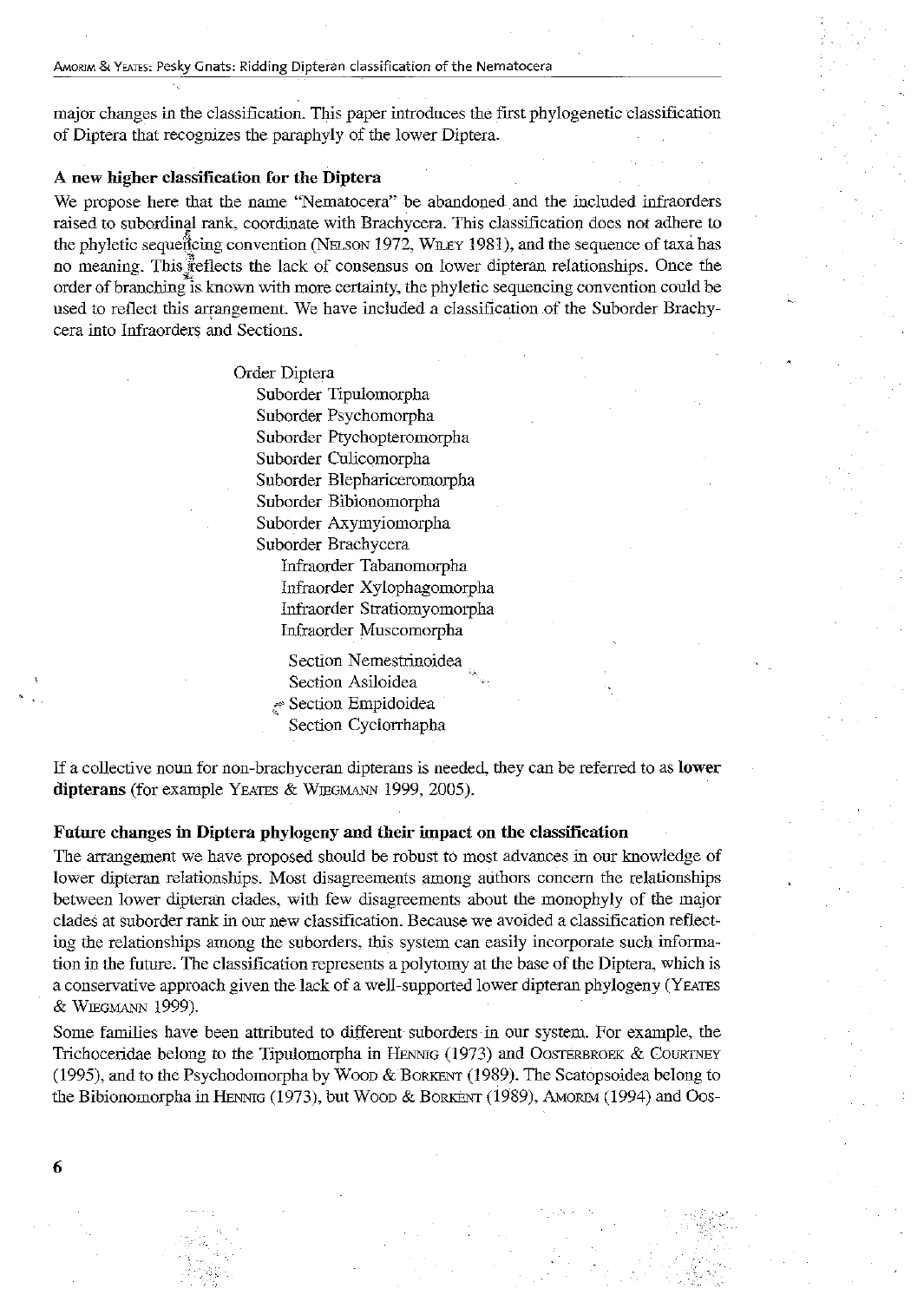TERBROEK  $&$  COURTNEY (1995) place them in the Psychodomorpha. These differences in the composition of the snborders do not affect the higher classification we have proposed.

More radical changes to the classification are implied if one or more suborders are found to be included within other suborders. For example, Ptychopteromorpha, Blephariceromorpha and Axymyiomorpha are very small clades (in terms of number of species and families) and in~ creased phylogenetic resolution could show that they belong inside other clades (for example the Blephariceromorpha inside the Psychodomorpha). This would demand a change in the classification but would be nothing more than the synonymy of one suborder with another.

A more delicate point concerns the Psychodomorpha. Some authors see them as a grade basal to Brachycera (e.g., OOSTERBROEK & COURTNEY 1995). If this comes to be confirmed, it would have to be subdivided in such a way that smaller psychodomorphan clades would be raised to Suborder rank. However, this does not affect any other suborders, and there will always be a Psychodomorpha, however its compositiou might change.

If future research finds support for clades grouping lower dipteran Suborders, there are already some names available. HENNIG (1954) used "Oligoneura" for all Diptera except the Tipulomorpha, and "Polyneura" for Tipulomorpha including Trichoceridae. MICHELSEN (1996) proposed the "Neodiptera" for the clade including the Bibionomorpha and the Brachycera. KRZEMINSKY & KRZEMINSKA (2003) also proposed a number of names for clades here ranked as suborders. Their "Anisoneura" includes Anisopodomorpha (= Anisopodidae), Axymyiomorpha, and Bibionomorpha; "Neoneura" includes the Culicomorpha, Blephariceromorpha, Plychopteromorpha and Nymphomyiomorpha (= Nymphomyiidae); and their "Diarchineura" includes Tanyderomorpha (= Tanyderidae), Psychodomorpha and a number of extinct families. Some of these names may come to be accepted when relationships between the dipteran Suborders are supported more robustly.

#### Acknowledgments .

This publication was developed under the support of the Brazilian National Research Council (CNPq) grant 302.531/ 88-2/ZO-FV, and FAPESP graps 2003/10.274-9. Guilherme Cunha Ribeiro and Greg Courtney have been helpful with comments on the manuscript.

## Literature

AMORIM, D. S. (1993): A phylogenetic analysis of the basal groups of Bibionomorpha, with a critical examination of the wing vein homology. - Revista brasileira de Biologia 52: 379-399.

- AMORIM, D. S. (1994): A new suprageneric classification of the Scatopsidae (Diptera: Psychodomorpha). Theringia, Zoologia 77: 107-112.
- AMORIM, D. S. & CARVALHO, C. J. B. (1992): Book review [of MCALPINE, J. F et al. 1989. Manual of Nearctic Diptera, Volume 3}. - Revista brasileira de Entomologia 36: 899-904.
- BLASCHKE-BERTHOLD, U. (1994): Anatomie und phylogenie der Bibionomorpha (Insecta, Dipiera). Bonner Zoologische Monographien 34: 1-206.

COURTNEY, G. W. (1990): Cuticular morphology of larval mountain midges (Diptera: Deuterophlebiidae): implications for the phylogenetic relationships of Nematocera. - Canadian Journal of Zoology 68: 556-578.

COURTNEY, G. W. (1991): Phylogenetic analysis of the Blephariceromorpha, with special reference to mountain midges (Diptera: Deuterophlebiidae). - Systematic Entomology 16: 137-172.

CRAMPiDN:, G. C. (1914): Notes on the thoracic sclerites of winged insects. - Entomological News 25: 15-25.

CRAMPTON, G. C. (1918): The genitalia and terminal abdominal structures of male Neuroptera and Mecoptera, with notes on the Psocidae, Diptera and Trichoptera. - Psyche (Cambridge, Mass.) 25: 47-58.

CRAMPTON, G. C. (1924): Remarks on the phylogeny and interrelationships of nematocerous Diptera. - Psyche (Cambridge, Mass.) 31: 238-242.

CRAMPTON, G. C. (1925): A phylogeny study of the thoracic sclerites of the non-tipuloid Nematocerous Diptera. -Annals of the Entomological Society of America 18:49-74.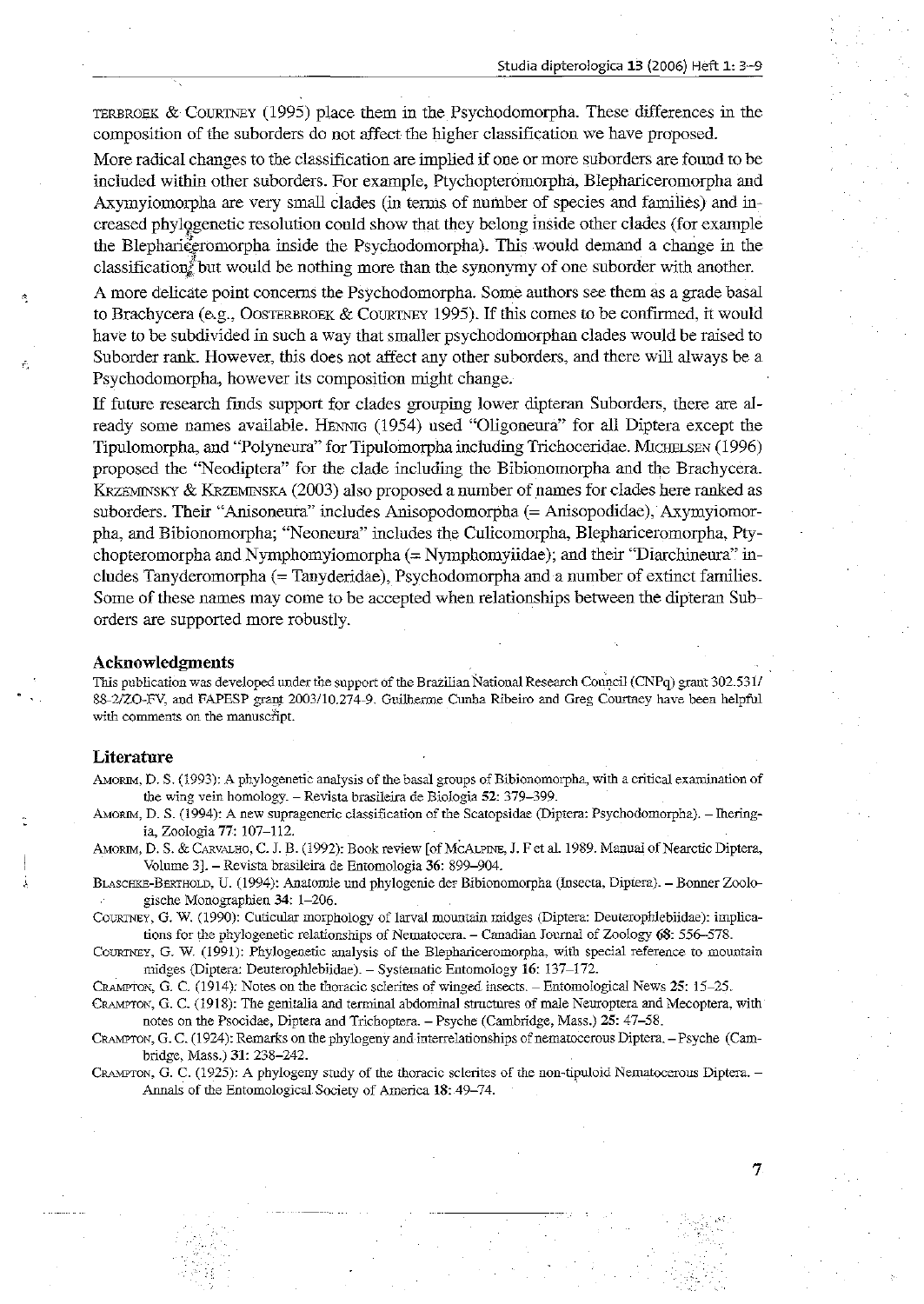#### AMORIM & YEATES: Pesky Gnats: Ridding Dipteran classification of the Nematocera

CRAMPTON, G. C. (1926): The external anatomy of the primitive tanyderid Dipteran *Macrochile spectrum* LOEW, preserved in Baltic Amber. - Bulletin of the Brooklyn Entomological Society 21: 1-11.

CRAMPTON, G. C. (1942): The external morphology of the Diptera. - In: Guide of the Insects of Connecticut. VI. The Diptera or true flies of Connecticut. - State Geological and Natural History Survey 64: 10-165.

EDWARDS, F. W. (1925): The phylogeny of Nematocerous Diptera: a critical review of some recent suggestions. - In: III International Congress of Entomology: 111-130.

FRIEDRICH, M. & TAUTZ, D. (1997): Evolution and phylogeny of the Diptera: a molecular phylogenetic analysis using  $28S$  rDNA sequences. - Systematic Biology 46: 674-698.

GRIFFITHS, G. C. D. (1972): The phylogenetic classification of Diptera Cyclorrhapha, with special reference to the structure of the male postabdomen. - Series Entomologica  $8: 1-340$ .

GRIFFITHS, G. C. D. (1990): Book Review [of WOOD, D. M. & BORKENT, A. (1989)]. - Quaestiones Entomologicae 26,117-130. C

GRIFFITHS, G. C. D. (1994): Relationships among the major subgroups of Brachycera (Diptera): A critical review. -Canadian Entomology 126: 861-880.

HENNIG, W. (1954): Flügelgeäder und System der Dipteren unter Berücksichtigung der aus dem Mesozoikum beschriebenen Fossilien. - Beiträge zur Entomologie 4: 245-388.

HENNIG, W. (1968): Kritische Bemerkungen über den Bau der Flügelwurzel bei den Dipteren und die Frage nach der Monophylie der Nematocera. - Stuttgarter Beitrage zur Naturkunde Serie A (Biologie) 193: 1-23.

HENNIG, W. (1973): Diptera (Zweiflüger). - In: HELMCKE, J.-G.; STARCK, D. & WERMUTH, H. (eds.): Handbuch der Zoologie. Eine Naturgeschichte der Stamme des Tierreichs. IV. Band: Arthropoda - 2. Halfte: Insecta. Zweite Auflage. 2. Teil: Spezielles: 1-337; Berlin: W. De Gruyter.

NELSON, G. (1972): Phylogenetic relationships and classifications. - Systematic Zoology 21: 227-231.

KRZEMINSKJ, W. (1992): Triassic and Lower Jurassic stage of Diptera evolution. - Mitteilungen der Schweizerischen Entomo1ogischen Gesellschaft 65: 39-59.

KREZEMIŃSKY, W. & KRZEMIŃSKA, E. (2003): Triassic Diptera: descriptions, revisions and phylogenetic relations. -Acta Zoologica cracoviensia 46 (suppl. - Fossil Insects): 153~184.

MICHELSEN, V. (1996): Neodiptera: new insights into the adult morphology and higher level phylogeny of Diptera (Insecta). - Zoological Journal of the Linnean Society 117: 71-102.

OOSTERBROEK, F. L. S. & COURTNEY, G. (1995): Phy10geny of the nematocerous families of Diptera. - Zoological Journal of the Linnean Society 115: 267-311.

OoSTERBROEK, E L. & THEOWALD, B. (1991): Phylogeny of the tipuloidea based on characters of laravae and pupae (Diptera, Nematocera) with an index to the literature except Tipulidae. - Tijdschrift voor Entomologie 134: 211-267.

ROEDENDORF, B. B. (1964): [The historical development of Diptera.] Trudy Palaeont. Inst., 100 [In Russian. English translation by the University of Alberta Press, 1974].

SAETHER, O. A. (2000): Phylogeny of Culicomorpha (Diptera). - Systematic Entomology 25: 223-234.

SHAW, P. R. (1948): A contribution to the phylogeny of the Mycetophilidae. - Annals of the Entomological Society of America 41: 189-199.

SHAW, P. R. & SHAW, M. M. (1951): Relationships of certain genera of fungus-gnats of the family Mycetophilidae. -Smithsonian Miscellaneous Collection 117: 3-23.

SINCLAIR, B. J. (1992): A phylogenetic interpretation of the Brachycera (Diptera) based on the larval mandible and associated mouth part structure. - Systematic Entomology 17: 233-252.

SNODGRASS, R. E. (1935): Principles of Insect morphology. - New York and London: McGraw-Hill.

WILEY, E. O. (1981): Phylogenetics. The theory and practice of phylogenetic systematics. - New York: John Wiley and Sons.

Woop, D. M. (1991): Homology and phylogenetic implications of male genitalia in Diptera. The groundplan. - In: WEISMANN, ORSZÁGH & PONT: Proceedings of the Second International Congress of Dipterology: 225-284; The Hague.

WOOD, D. M. & BORKENT, A. (1989): Phylogeny and classification of the Nematocera. - Pp. 1333-1370 in: McALPINE, J. F. & WOOD, D. M. (Coords): Manual of Nearctic Diptera, Vol. 3. - Agriculture Canada Monograph 32. V1+ pp. 1333-1581; Ottawa.

WOODLEY, N. E. (1989): 15. Phylogeny and classification of "'orthorihaphous" Brachycera. - Pp. 1371-1395 in: McALPINE, J. F. et al. (Coords.): Manual of Nearctic Diptera. Vol. 1. - Agriculture Canada Monograph 3227; Ottawa.

YEATES, D. K. & WIEGMANN, B. M. (1999): Congruence and controversy: toward a higher-level phylogeny of Diptera. - Annual Review of Entomology 44: 397-428.

YEATES, D. K. & WIEGMANN, B. M. (2005): The Evolutionary Biology of Flies. -- New York: Columbia University Press. YEATES, D. K.; MEIER, R. & WIEGMANN, B. M. (2003): Phylogeny of true flies (Diptera): a 250 million year old success story in terrestrial diversification. - Entomologische Abhandlungen 61: 170-172.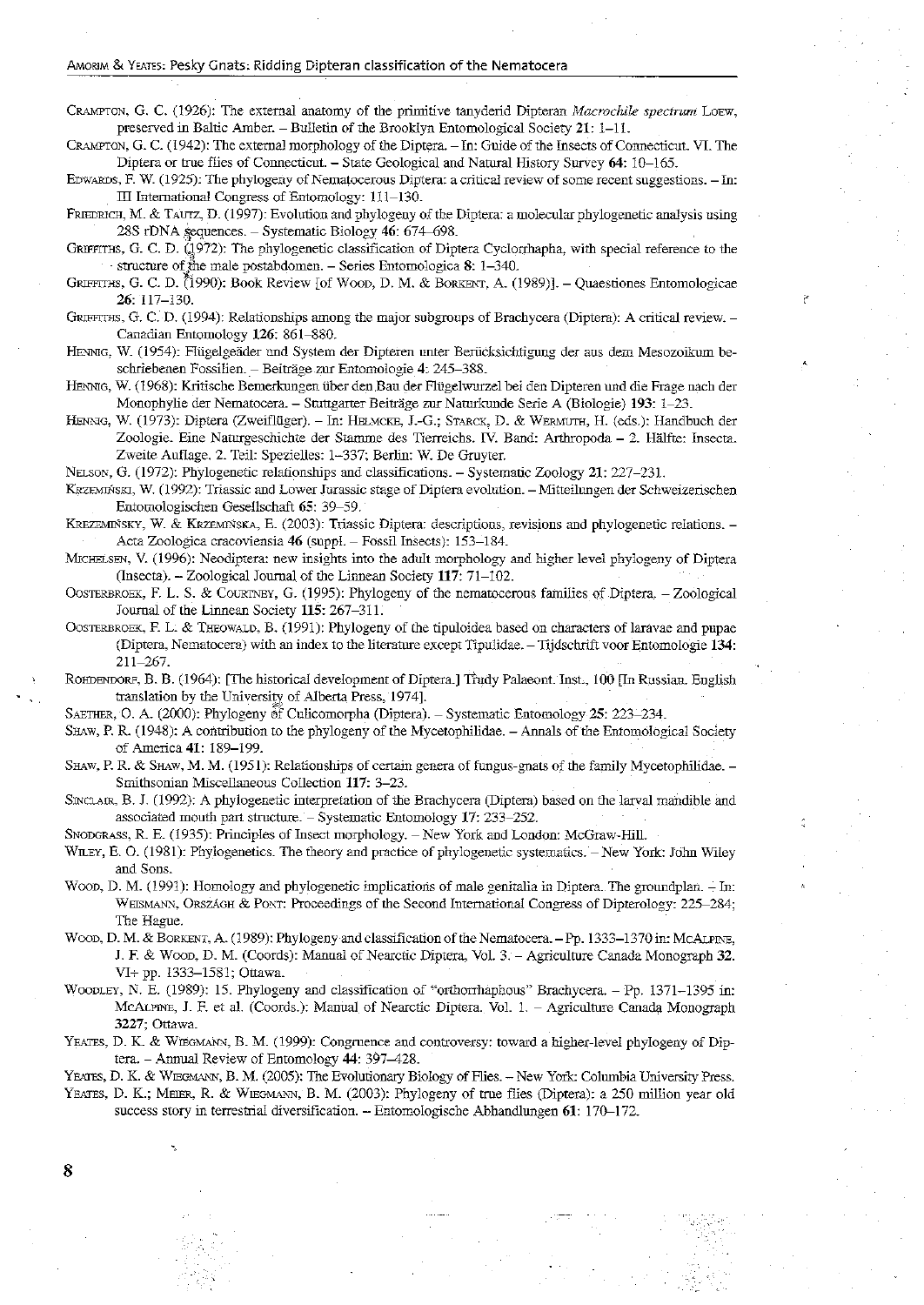## Authors' addresses

Professor Dalton de Souza AMoRIM \* Departamento de Biologia, FFCLRP Universidade de Sao Paulo Av. Bandeirantes 3900 14.040-901 Ribeirao Preto SP, Brazil E-mail: dsamorim@usp.br '1"

corresponding address

A

David Yeates Schlinger Foundation Fellow and Senior Principal Research Scientist CSIRO Entomology PO Box 1700 Canberra ACT 2601 Australia E-mail: david.yeates@csiro.au

The paper was accepted on 10 February 2006. Editum: 22 December 2006.



Research Associate Divison of Invertebrates American Museum of Natural History Central park West at 79th St, New York New York, 10024 USA

Research Associate Divison of Invertebrates American Museum of Natural History Central park West at 79th St, New York New York, 10024 USA



Neue Bucher - New books

Ian M. WHITE (2006): Taxonomy of the Dacina (Diptera: Tephritidae) of Africa and the Middle East. - African Entomology, Memoir 2: 156 pp. & CD-ROM, published by the Entomological Society of Southern Africa. ISSN 0373-4242; ISBN 0-620-36425-4. Prize unknown.

Within the large family Tephritidae (over 4400 species described worldwide) one group is of particular economic interest, the Dacina. This subtribe includes only 3 genera: *Bactrocera* (some 500 species, mainly known from the Oriental and Australasian Regions), *Dacus* 

(about 250 species, predominantly Afrotropical with some Oriental and Australasian species), and Monacrostichus with 2 Oriental species. All species with known biology attack fleshy fruit and the Cucurbitaceae and Asclepiadaceae are the most important plant families for Dacina. Thus it is not surprising that some Dacina include notorious agricultural pests, like *Bactrocera tryoni* (Queensland fruit fly), B. *dorsalis* (Oriental fruit fly) B. *cucurhitae* (Melon fruit fly), *B. zonata* (Peach fruit fly), *B. oleae* (Olive fly), *Dacus bivittatus* (Pumpkin Ay), D. *ciliatus* (Cucurbit fly), or *D. vertehratus* (Jointed Pumpkin Fly). Whereas the genus *Bactrocera* was extensively studied by R. A. L DREW and D. L. HANCOCK for the Australasian and partly the Oriental Regions there is an important gap in knowledge of the genus *Dacus*, also because the monograph of H. K. MUNRO (1984) about the African Dacidae is partly outdated and almost impossible to use for a non-expert.

It is therefore very welcome to see the new masterpiece of L M. WHITE about the Dacina of Africa and the Middle East. This monograph summarizes our present knowledge of the group, with an extensive